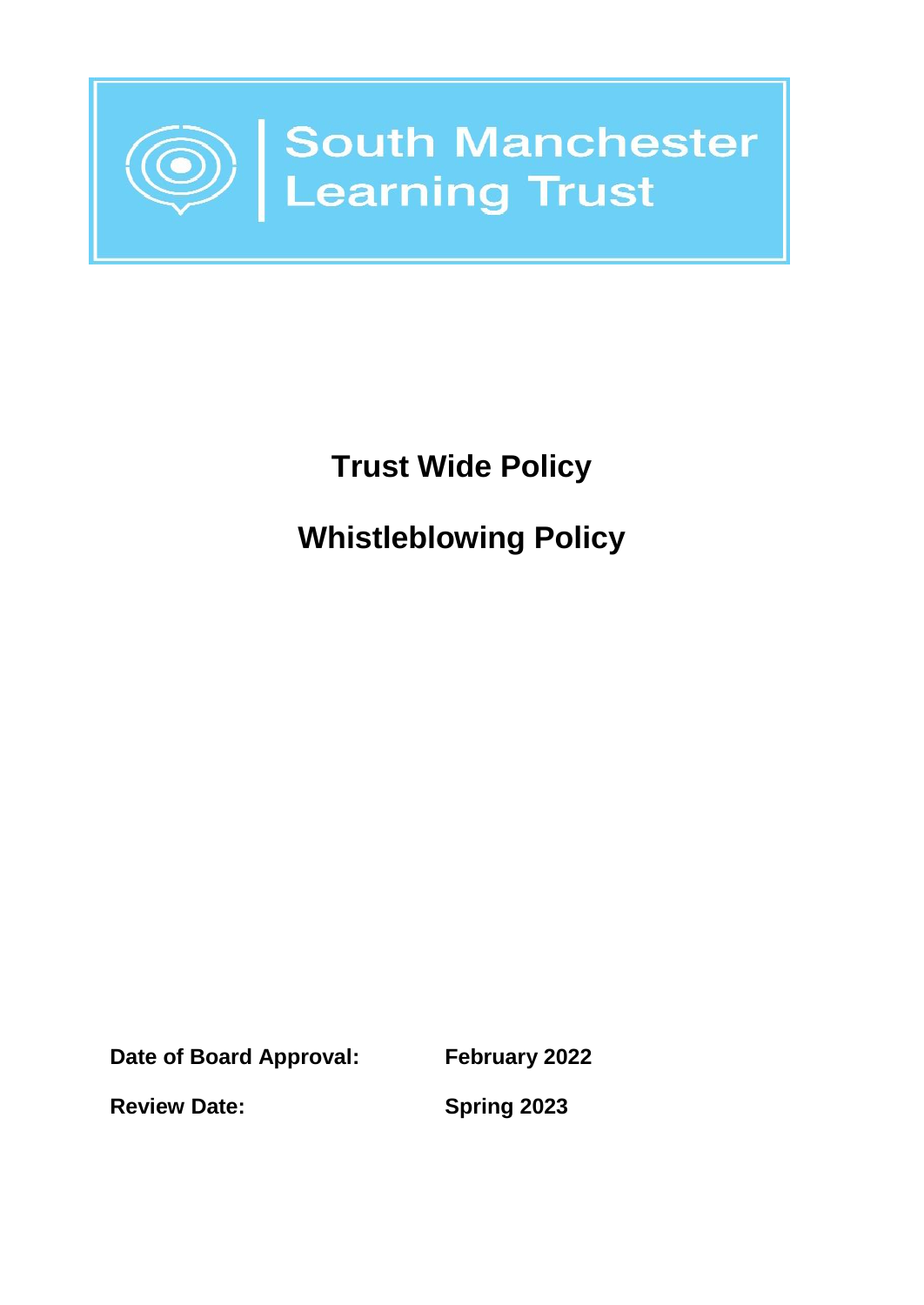#### **Introduction**

The staff and trustees of South Manchester Learning Trust seek to run all aspects of school business and activity with full regard for high standards of conduct and integrity. In the event that members of school staff, parents, trustees, governors or the school community at large become aware of activities which give cause for concern, South Manchester Learning Trust has established the following Whistleblowing Policy, which acts as a framework to allow concerns to be raised confidentially and provides for a thorough and appropriate investigation of the matter to bring it to a satisfactory conclusion.

Throughout this policy, the term *whistleblower* denotes the person raising the concern or making the complaint. It is not meant in a pejorative sense and is entirely consistent with the terminology used by Lord Nolan as recommended in the *Second Report of the Committee on Standards in Public Life: Local Spending Bodies* published in May 1996*.*

South Manchester Learning Trust is committed to tackling fraud and other forms of malpractice and treats these issues seriously. South Manchester Learning Trust recognises that some concerns may be extremely sensitive and has therefore developed a system which allows for the confidential raising of concerns within its schools' environment but also has recourse to an external party outside the management structure of the school.

South Manchester Learning Trust is committed to creating a climate of trust and openness so that a person who has a genuine concern or suspicion can raise the matter with full confidence that the matter will be appropriately considered and resolved.

The provisions of this policy apply to matters of suspected fraud and impropriety and not matters of more general grievance which would be dealt with under the school grievance procedure.

#### **When might the Whistleblowing Policy apply?**

The type of activity or behaviour which South Manchester Learning Trust considers should be dealt with under this policy includes:

- manipulation of accounting records and finances
- inappropriate use of school assets or funds
- decision-making for personal gain
- any criminal activity
- abuse of position
- fraud and deceit
- serious breaches of school procedures which may advantage a particular party (for example tampering with tender documentation, failure to register a personal interest)
- other activities of a broadly similar nature.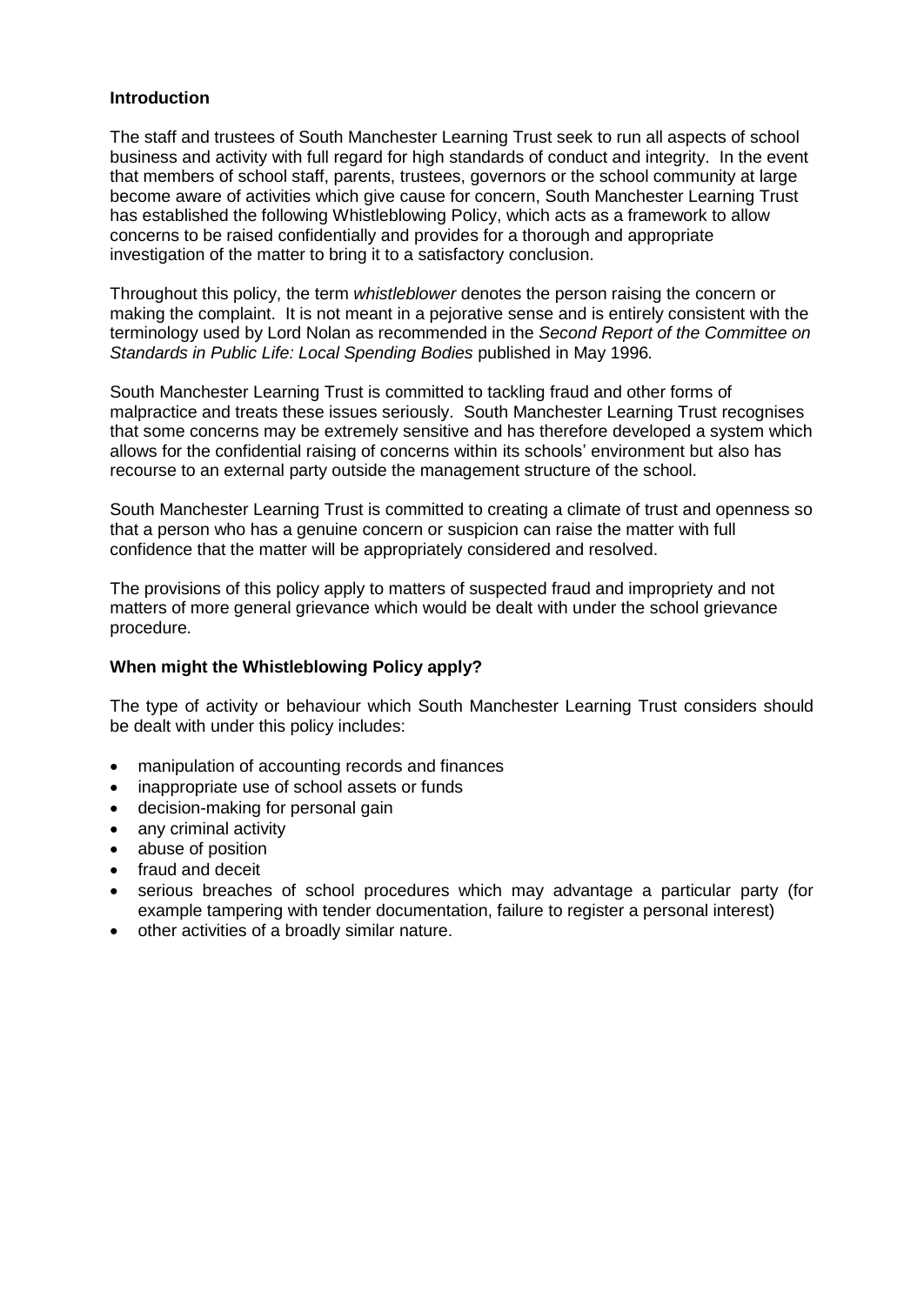# **What action should the** *whistleblower* **take?**

South Manchester Learning Trust encourages the *whistle-blower* to raise the matter internally in the first instance to allow those school staff and governors in positions of responsibility and authority the opportunity to right the wrong and give an explanation for the behaviour or activity.

South Manchester Learning Trust has designated a number of individuals across its schools, to specifically deal with such matters and the whistleblower is invited to decide which of those individuals would be the most appropriate person to deal with the matter.

## **Position**

**Headteacher** Deputy Headteacher Chair of Governors Business Manager

The *whistleblower* may prefer to raise the matter in person, by telephone or in written form marked private and confidential and addressed to one of the above named individuals. All matters will be treated in strict confidence and anonymity will be respected wherever possible.

Alternatively if the *whistleblower* considers the matter too serious or sensitive to raise within the internal environment of the school, or if the concern is directly with regard to the Headteacher, the matter should be directed in the first instance to the CEO or Chair of the Trust Board.

# **How will the matter be progressed?**

The individual(s) in receipt of the information or allegation [the investigating officer(s)] will carry out a preliminary investigation. This will seek to establish the facts of the matter and assess whether the concern has foundation and can be resolved internally. The initial assessment may identify the need to involve third parties to provide further information, advice or assistance, for example involvement of other members of school staff, legal or personnel advisors, the police, the Department for Education and Employment, the Council.

Records will be kept of work undertaken and actions taken throughout the investigation. The investigating officer(s), possibly in conjunction with the Governing Body, will consider how best to report the findings and what corrective action needs to be taken. This may include some form of disciplinary action or third party referral such as the police.

The *whistleblower* will be informed of the results of the investigation and the action taken to address the matter. Depending on the nature of the concern or allegation and whether or not it has been substantiated, the matter will be reported to the Governing Body and the Trust Board.

If the *whistleblower* is dissatisfied with the conduct of the investigation or resolution of the matter or has genuine concerns that the matter has not been handled appropriately, the concerns should be raised with the investigating officer(s), the Governing Body and/or the Trust Board.

#### **Respecting confidentiality**

Wherever possible South Manchester Learning Trust seeks to respect the confidentiality and anonymity of the *whistleblower* and will as far as possible protect him/her from reprisals. South Manchester Learning Trust will not tolerate any attempt to victimise the *whistleblower*